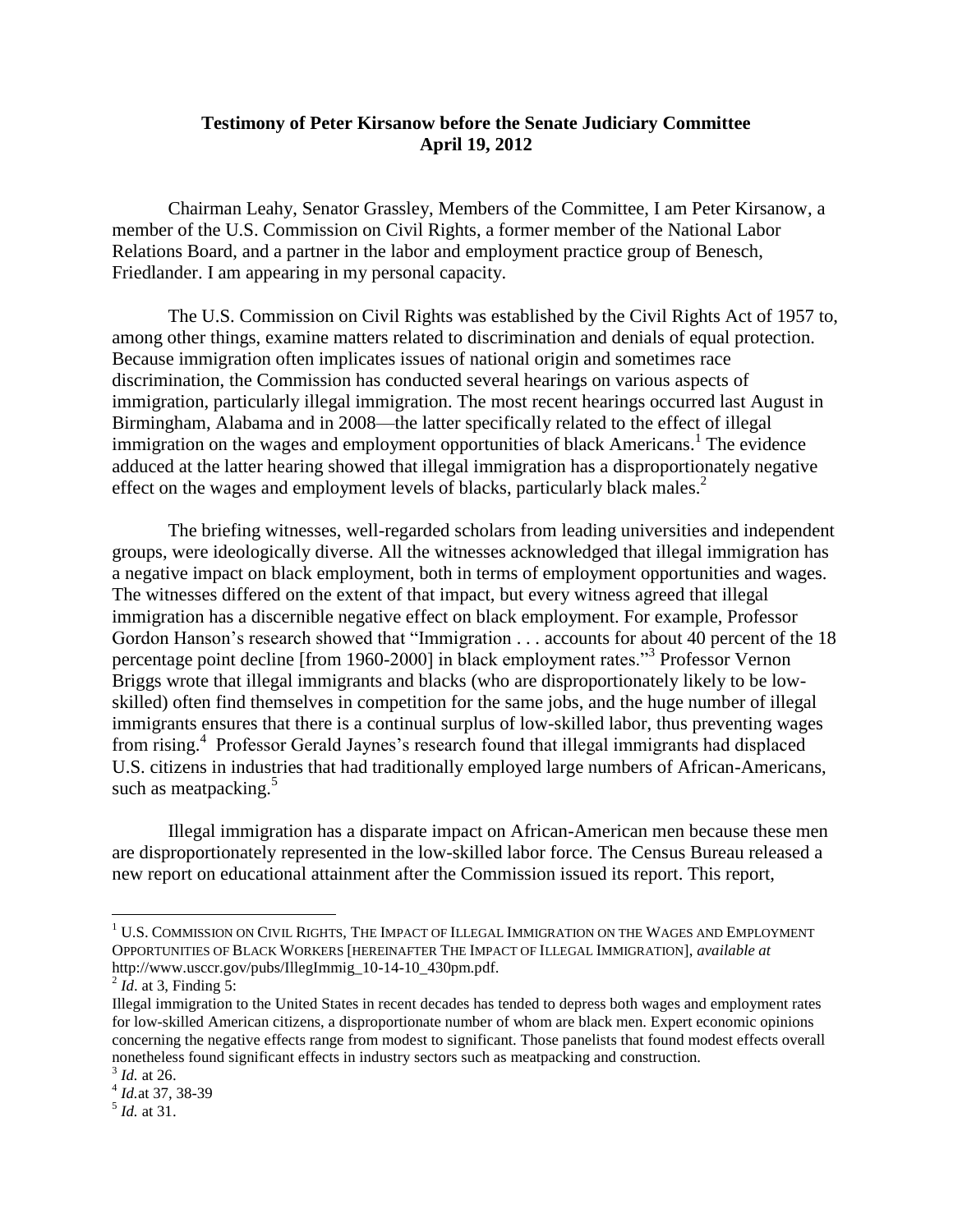released in February 2012, found that 50.9 percent of native-born blacks had not continued their education beyond high school.<sup>6</sup> The same report found that 75.5 percent of foreign-born Hispanics had not been educated beyond high school, although it does not disaggregate foreignborn Hispanics who are legal immigrants from those who are illegal immigrants.<sup>7</sup> However, Professor Briggs estimated that illegal immigrants or former illegal immigrants who received amnesty constitute a third to over a half of the total foreign-born population.<sup>8</sup> Foreign-born Hispanics who are in the United States illegally are disproportionately male.<sup>9</sup> African-Americans who have not pursued education beyond high school are also disproportionately male.<sup>10</sup> These poor educational attainment levels usually relegate both African-American men and illegal immigrant men to the same low-skilled labor market, where they must compete against each other for work $^{11}$ 

The obvious question is whether there are sufficient jobs in the low-skilled labor market for both African-Americans and illegal immigrants. The answer is no. As Professor Briggs noted in his testimony to the Commission, "In February 2008 . . . the national unemployment rate was 4.8 percent, but the unemployment rate for adults (over 25 years old) without a high school diploma was 7.3 percent."<sup>12</sup> During 2007, "Black American adult workers without a high school diploma had an unemployment rate of 12.0 percent, and those with only a high school diploma had an unemployment rate of 7.3 percent."<sup>13</sup> These statistics suggest both that there is an overall surplus of workers in the low-skilled labor market, and that African-Americans are particularly disfavored by employers.<sup>14</sup> More recently, Professor George Borjas of Harvard wrote:

 $\overline{a}$ 

<sup>6</sup> CAMILLE L. RYAN & JULIE SIEBENS, U.S. CENSUS BUREAU, EDUCATIONAL ATTAINMENT IN THE UNITED STATES: 2009 (Feb. 2012), at 7, *available at* http://www.census.gov/prod/2012pubs/p20-566.pdf. 7 *Id.*

<sup>8</sup> THE IMPACT OF ILLEGAL IMMIGRATION, *supra* note 1, at 35-36.

<sup>9</sup> Peter Skerry, *Splitting the Difference on Illegal Immigration*, NATIONAL AFFAIRS (Winter 2013), at 5 ("Of the undocumented immigrants over the age of 18 currently residing in the U.S., there are approximately 5.8 million males, compared to 4.2 million females."), *available at*

http://www.nationalaffairs.com/doclib/20130102\_Skerry.pdf.

<sup>&</sup>lt;sup>10</sup> THE IMPACT OF ILLEGAL IMMIGRATION, *supra* note 1, at 52; *see also* Anne McDaniel, Thomas A. DiPrete, Claudia Buchmann & Uri Shwed, *The Black Gender Gap in Educational Attainment: Historical Trends and Racial Comparisons*, 48 DEMOGRAPHY 889, 890 (2011) ("It is well known that black males trail black females on a range of key educational outcomes, including high school graduation, college enrollment, and college completion."), *available at* http://jrnetsolserver.shorensteincente.netdna-cdn.com/wp-content/uploads/2011/10/fulltext.pdf. <sup>11</sup> THE IMPACT OF ILLEGAL IMMIGRATION, *supra* note 1, *Statement of Vernon M. Briggs, Jr.*, at 37.

<sup>[</sup>I]t is not everywhere that there is likely to be significant competition between low skilled black workers and illegal immigrant workers, but there are ample circumstances where there is – such as the large metropolitan labor markets of Los Angeles, New York, San Francisco, Chicago, Miami and Washington-Baltimore. Moreover, some of the fastest growing immigrant concentrations are now taking place in the urban and rural labor markets of the states of the Southeast – such as Georgia, North Carolina and Virginia, which never before were significant immigrant receiving states in previous eras of mass immigration. Indeed, about 26 percent of the nation's foreign-born population are now found in the states of the South – the highest percentage ever for this region. There is mounting evidence that many of these new immigrants in this region are illegal immigrants.

<sup>12</sup> THE IMPACT OF ILLEGAL IMMIGRATION, *supra* note 1, *Statement of Vernon M. Briggs, Jr.*, at 36. <sup>13</sup> *Id.*

<sup>14</sup> *Id.*, *Statement of Harry J. Holzer,* at 41.

Other evidence, including that by ethnographers, indicates that employers filling low-wage jobs requiring little reading/writing or communication clearly prefer immigrants to native-born blacks, and encourage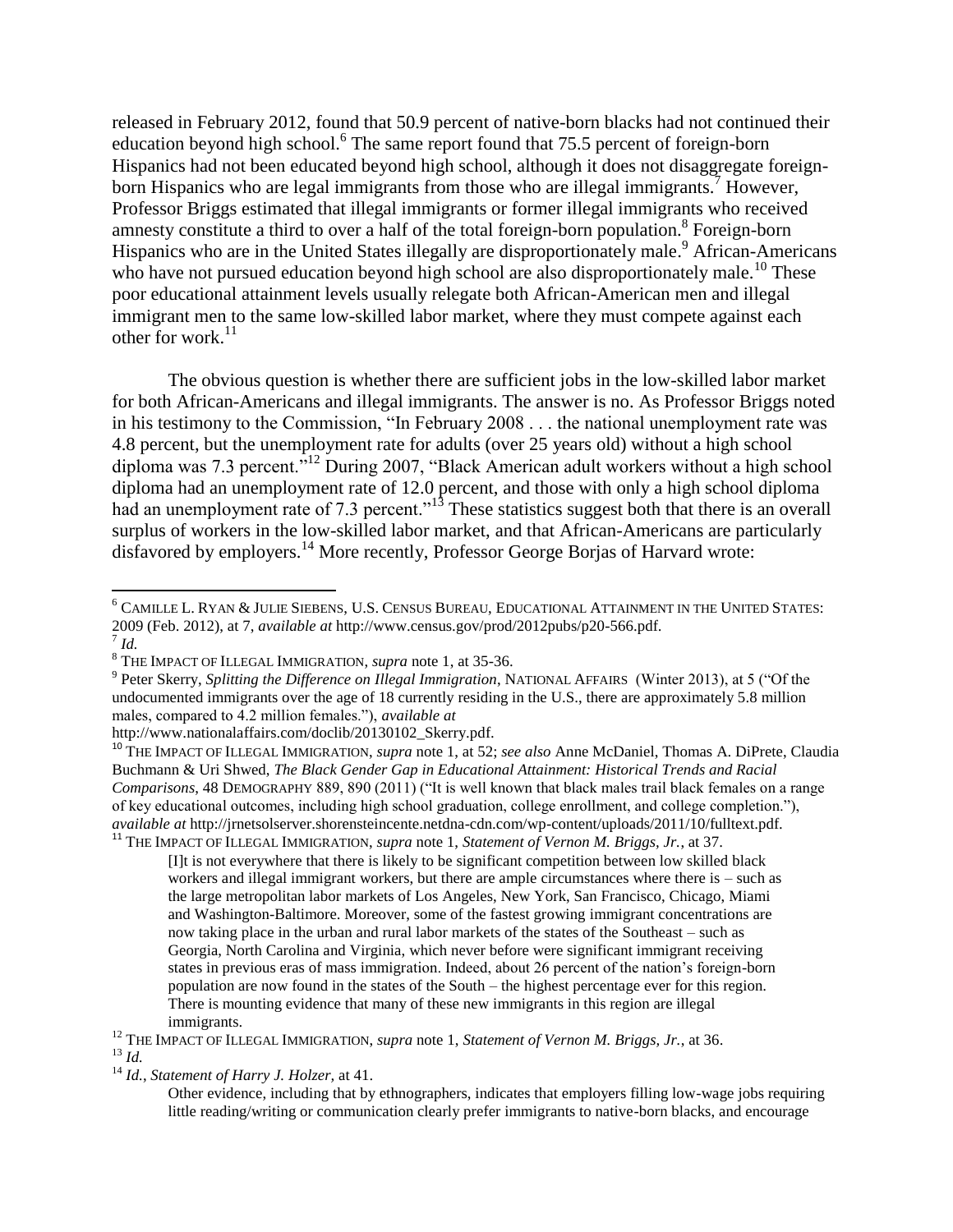Classifying workers by education level and age and comparing differences across groups over time shows that a 10 percent increase in the size of an education/age group due to the entry of immigrants (both legal and illegal) reduces the wage of native-born men in that group by 3.7 percent and the wage of all native-born workers by 2.5 percent. . . . The same type of education/age comparison used to measure the wage impact shows that a 10 percent increase in the size of a skill group reduced the fraction of native-born blacks in that group holding a job by 5.1 percentage points.<sup>15</sup>

Furthermore, these statistics reflect an economy that was not experiencing the persistent stagnation we are experiencing today. The country's economic woes have disproportionately harmed African-Americans, especially those with little education. In 2011, 24.6 percent of African-Americans without a high school diploma were unemployed, as were 15.5 percent of African-Americans with only a high school diploma.<sup>16</sup> Two and half years into the economic recovery, African-Americans face particular difficulty obtaining employment. According to the Bureau of Labor Statistics, the seasonally adjusted January 2013 unemployment rate for all black Americans—not just those with few skills—was 13.8 percent, nearly twice the white unemployment rate of 7.0 percent.<sup>17</sup> The economy has a glut of low-skilled workers, not a shortage.

Not only do illegal immigrants compete for jobs with African-Americans, but that competition drives down wages for the jobs that are available. Harvard professor George Borjas wrote:

Illegal immigration reduces the wages of native workers by an estimated \$99 to \$118 billion a year . . . . A theory-based framework predicts that the immigrants who entered the country from 1990 to 2010 reduced the average annual earnings of American workers by \$1,396 in the short run. Because immigration (legal and illegal) increased the supply of workers unevenly, the impact varies across skill groups, with high school dropouts being the most negatively affected group.<sup>18</sup>

Immigration, both legal and illegal, resulted in a disproportionately large increase in the number of high school dropouts in the labor pool. This caused a drop in wages among the poorest and least-educated members of the workforce.<sup>19</sup> As discussed above, these people are

 $\overline{a}$ 

informal networks through which immigrants gain better access to these jobs. The native-born black workers likely would be interested in some, but not all of these jobs, depending on their wages.

<sup>&</sup>lt;sup>15</sup> George Borjas, *Immigration and the American Worker: A Review of the Academic Literature*, Center for Immigration Studies (April 2013), *available at* [http://cis.org/immigration-and-the-american-worker-review](http://cis.org/immigration-and-the-american-worker-review-academic-literature?utm_source=E-mail+Updates&utm_campaign=344e45830d-Borjas_Study4_8_2013&utm_medium=email)[academic-literature?utm\\_source=E-mail+Updates&utm\\_campaign=344e45830d-](http://cis.org/immigration-and-the-american-worker-review-academic-literature?utm_source=E-mail+Updates&utm_campaign=344e45830d-Borjas_Study4_8_2013&utm_medium=email)

Borjas Study4 8 2013&utm\_medium=email.

<sup>16</sup> U.S. DEPT. OF LABOR, *The African-American Labor Force in the Recovery* (Feb. 29, 2012), at Chart 3, *available at* http://www.dol.gov/\_sec/media/reports/BlackLaborForce/BlackLaborForce.pdf.

<sup>17</sup> BUREAU OF LABOR STATISTICS, *Employment situation summary* (Feb. 1, 2013), *available at* http://www.bls.gov/news.release/empsit.nr0.htm.

<sup>18</sup> Borjas, *supra* note 15.

<sup>19</sup> *Id.*: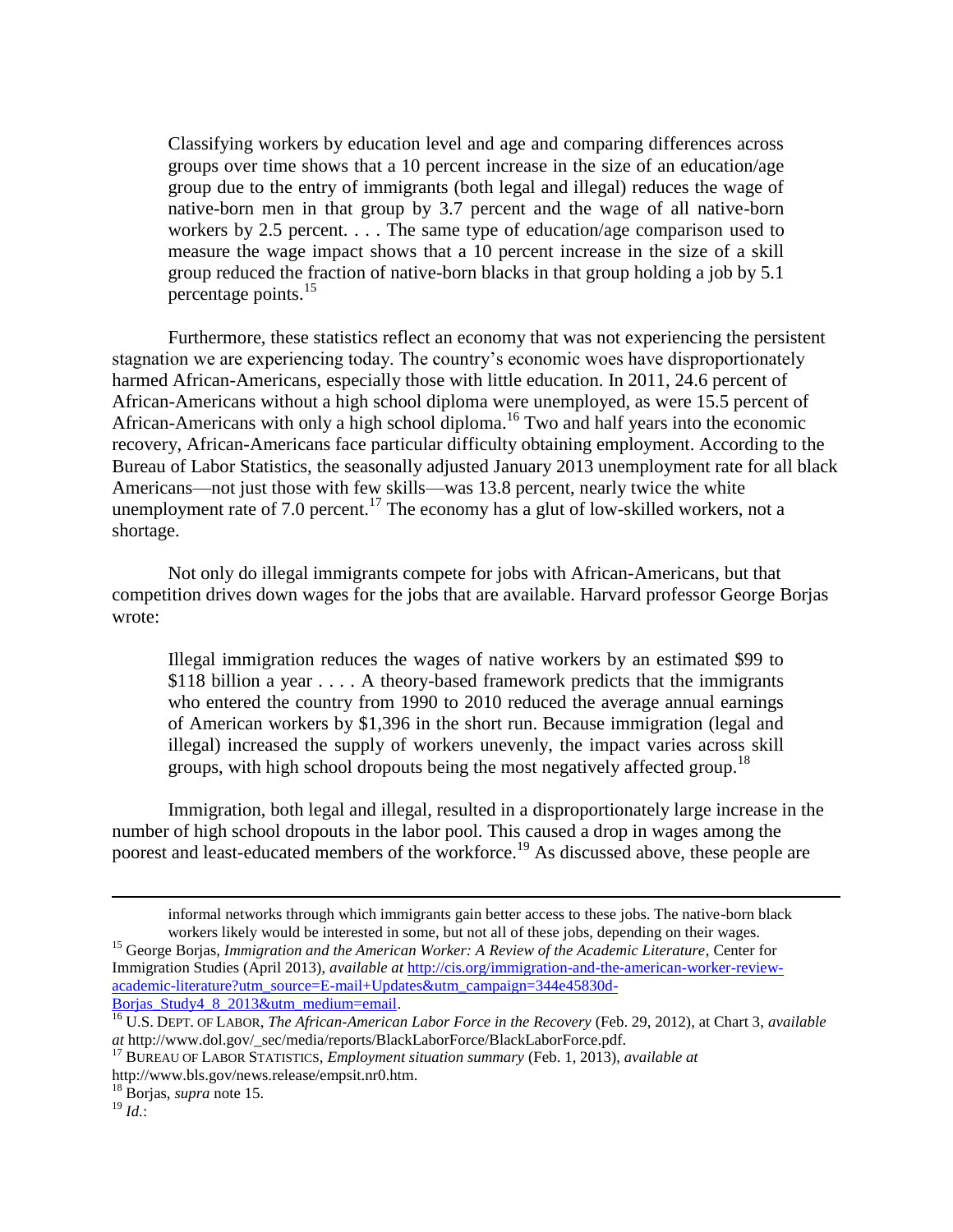disproportionately likely to be African-American men. Furthermore, there is evidence that wages for these men have not just failed to increase as much as they would have in the absence of illegal immigration. Their real wages, the number of dollars they take home at the end of the week, have actually diminished. Julie Hotchkiss, a research economist and policy advisor at the Federal Reserve Bank of Atlanta, estimated that "as a result of this growth in the share of undocumented workers, the annual earnings of the average documented worker in Georgia in 2007 were 2.9 percent (\$960) lower than they were in 2000. . . . [A]nnual earnings for the average documented worker in the leisure and hospitality sector in 2007 were 9.1 percent  $(1,520)$  lower than they were in 2000.<sup>"20</sup> A \$960 annual decrease may not seem like much to a lawyer or a doctor. But as President Obama noted in regard to the 2012 payroll tax cut extension, an extra \$80 a month makes a big difference to many families: "It means \$40 extra in their paycheck, and that \$40 helps to pay the rent, the groceries, the rising cost of gas  $\dots$ ."

The consequences of illegal immigration for black men and the black community in general are not limited to wages. In another study, Borjas found that lower wages and fewer jobs also correlate with an increase in the black incarceration rate.

Our study suggests that a 10% immigrant-induced increase in the supply of a particular skill group is associated with a reduction in the black wage of 2.5%, a reduction in the black employment rate of 5.9 percentage points, and an increase in the black institutionalization rate of 1.3%. Among white men, the same 10% increase in supply reduces the wage by 3.2%, but has much weaker employment and incarceration effects: a 2.1 percentage-point reduction in the employment rate and a 0.2 percentage-point increase in the incarceration rate. It seems, therefore, that black employment and incarceration rates are more sensitive to immigration rates than those of whites. $22$ 

Both lower wages and incarceration likely contribute to one of the most serious problems facing the African-American community today: the dearth of intact nuclear families. The late senator Daniel Patrick Moynihan famously sounded the alarm about the disintegration of the

 $\overline{a}$ 

<sup>[</sup>The simulation] shows that immigration particularly increased supply at the bottom and top of the education distribution. Immigration increased the effective number of hours supplied by high school dropouts to 25.9 percent, and those of workers with more than a college degree by 15.0 percent. In contrast, immigration increased the number of hours supplied by workers with 12 to 15 years of school by only 6 to 8 percent. Overall, immigration increased effective supply by 10.6 percent during the two-decade period.

Because of the skewed nature of the supply shift, the simulation shows that immigration particularly affected the wage of native workers at the two ends of the education distribution. The large supply increase experienced by high school dropouts decreased the wage of this group by 6.2 percent in the short run and 3.1 percent in the long run. Similarly, the wage declines for the most highly skilled workers (those with more than a college degree) were 4.1 percent in the short run and 0.9 percent in the long term.

<sup>&</sup>lt;sup>20</sup> THE IMPACT OF ILLLEGAL IMMIGRATION, *supra* note 1, at 46.

<sup>21</sup> Amie Parnes, *Obama: Payroll tax cut extension will help with higher gas prices*, THE HILL, Feb. 21, 2012, *available at* http://thehill.com/blogs/e2-wire/e2-wire/211765-obama-payroll-tax-cut-extension-will-help-withhigher-gas-prices.

<sup>&</sup>lt;sup>22</sup> George J. Borjas, Jeffrey Grogger, and Gordon Hanson, *Immigration and the Economic Status of African*-*American Men*, 77 ECONOMICA 255, 256 (2010).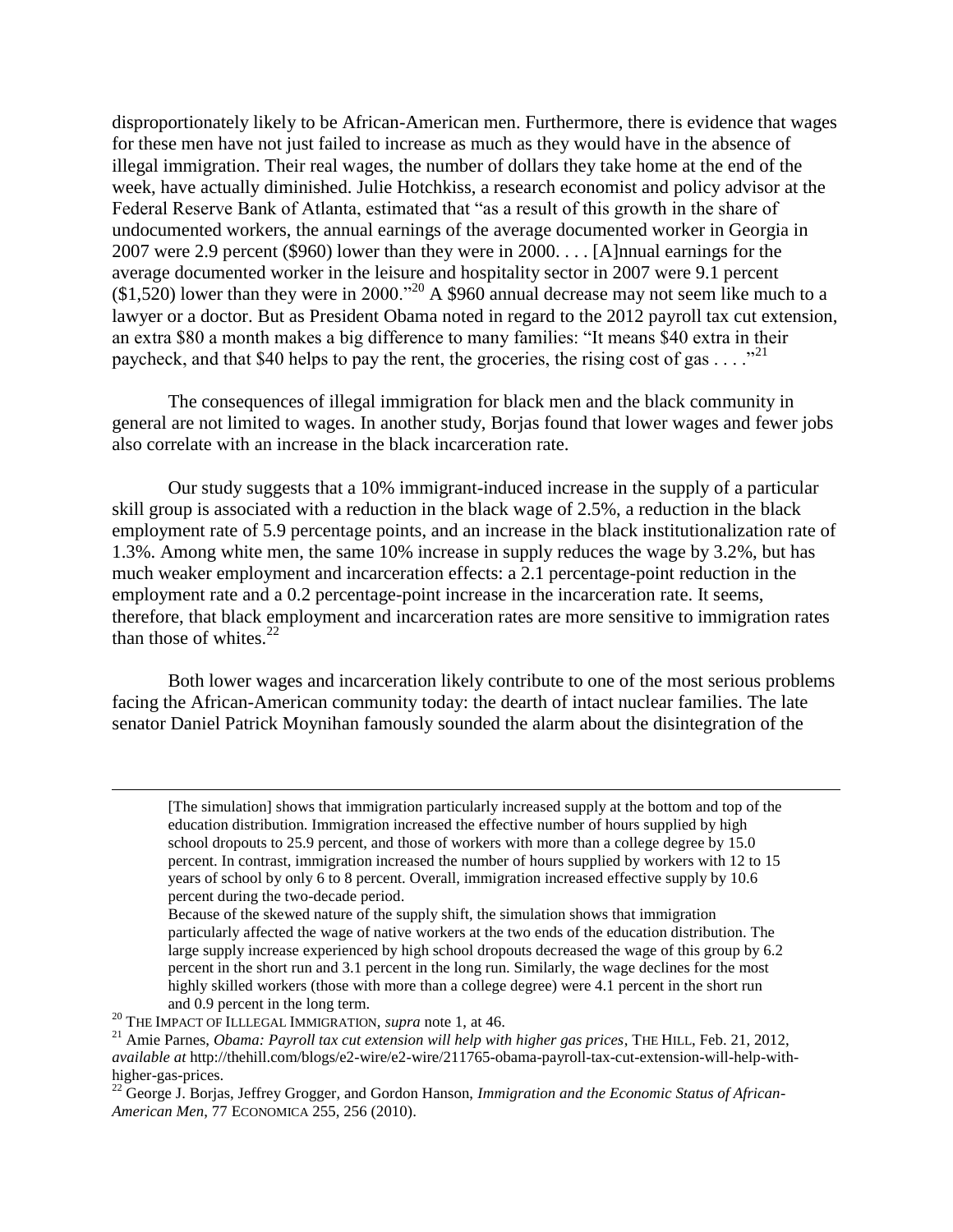black family during his tenure at the Department of Labor in the  $1960s$ <sup>23</sup>. It is one of the great tragedies of modern America that the disintegration of the African-American family has not abated.<sup>24</sup> 72 percent of African-American children are born out of wedlock.<sup>25</sup> It is now a truism that children born out of wedlock are far more likely to experience a host of negative outcomes than are children raised by their own biological, married parents.<sup>26</sup>

 $\overline{\phantom{a}}$ 

Trends in marriage are important not just with regard to the organization of communities, but because they are associated with large effects on the socialization of the next generation. No matter what the outcome being examined—the quality of the mother-infant relationship, externalizing behavior in childhood (aggression, delinquency, and hyperactivity), delinquency in adolescence, criminality as adults, illness and injury in childhood, early mortality, sexual decision making in adolescence, school problems and dropping out, emotional health, or any other measure of how well or poorly children do in life—the family structure that produces the best outcomes for children, on average, are two biological parents who remain married. Divorced parents produce the next-best outcomes. Whether the parents remarry or remain single while the children are growing up makes little difference. Never-married women produce the worst outcomes. All of these statements apply after controlling for the family's socioeconomic status. I know of no other set of important findings that are as broadly accepted by social scientists who follow the technical literature, liberal as well as conservative, and yet are so resolutely ignored by network news programs, editorial writers for the major newspapers, and politicians of both major political parties [citations omitted].

*See also* W. Bradford Wilcox and Jeffrey Dew, *Protectors or Perpetrators: Fathers, Mothers, and Child Abuse and Neglect*, Center for Marriage and Families (Feb. 2008), *available at* [http://www.wbradfordwilcox.com/Dad.abuse.pdf:](http://www.wbradfordwilcox.com/Dad.abuse.pdf)

[A] 1996 federal study found that the overall rate of child maltreatment among single-parent households was nearly double that of two-parent families: 27.3 children per 1,000 were maltreated in single-parent families, whereas 15.5 children per 1,000 were maltreated in two-parent families. Another study found that 7 percent of children who had lived with a single parent had been sexually abused, compared to 4 percent of children who lived in an intact, biological family. Still another study found that children were half as likely to suffer physical abuse involving a traumatic brain injury when they lived in a household with their father, compared to children living in a fatherless family.

Research also indicates that children living in stepfamilies are more likely to suffer from abuse. One study by David Finkelhofer of the University of New Hampshire and his colleagues found that "children currently living in single parent and stepfamilies had significantly greater lifetime exposure than those living with two biological or adoptive parents" to five different forms of victimization—sexual assault, child maltreatment, assault by peers or siblings, being a victim of a crime, or witnessing violence. Other studies have found that children are markedly more likely to be killed or sexually abused by stepfathers, compared to children living in an intact, married household.

 $^{23}$  United States Department of Labor, THE NEGRO FAMILY: THE CASE FOR NATIONAL ACTION (March 1965), available at [http://www.dol.gov/oasam/programs/history/webid-meynihan.htm.](http://www.dol.gov/oasam/programs/history/webid-meynihan.htm)

<sup>&</sup>lt;sup>24</sup> Kay Hymowitz, *The Black Family: 40 Years of Lies*, CITY JOURNAL (Summer 2005), available at [http://www.city](http://www.city-journal.org/html/15_3_black_family.html)[journal.org/html/15\\_3\\_black\\_family.html.](http://www.city-journal.org/html/15_3_black_family.html)

<sup>&</sup>lt;sup>25</sup> Jesse Washington, *Blacks struggle with 72 percent unwed mothers rate*, ASSOCIATED PRESS, Nov. 7, 2010, available at [http://www.nbcnews.com/id/39993685/ns/health-womens\\_health/t/blacks-struggle-percent-unwed](http://www.nbcnews.com/id/39993685/ns/health-womens_health/t/blacks-struggle-percent-unwed-mothers-rate/#.UWR6fZPvvn4)[mothers-rate/#.UWR6fZPvvn4.](http://www.nbcnews.com/id/39993685/ns/health-womens_health/t/blacks-struggle-percent-unwed-mothers-rate/#.UWR6fZPvvn4)

<sup>26</sup> *See* Charles Murray, COMING APART, 139–41 (2012):